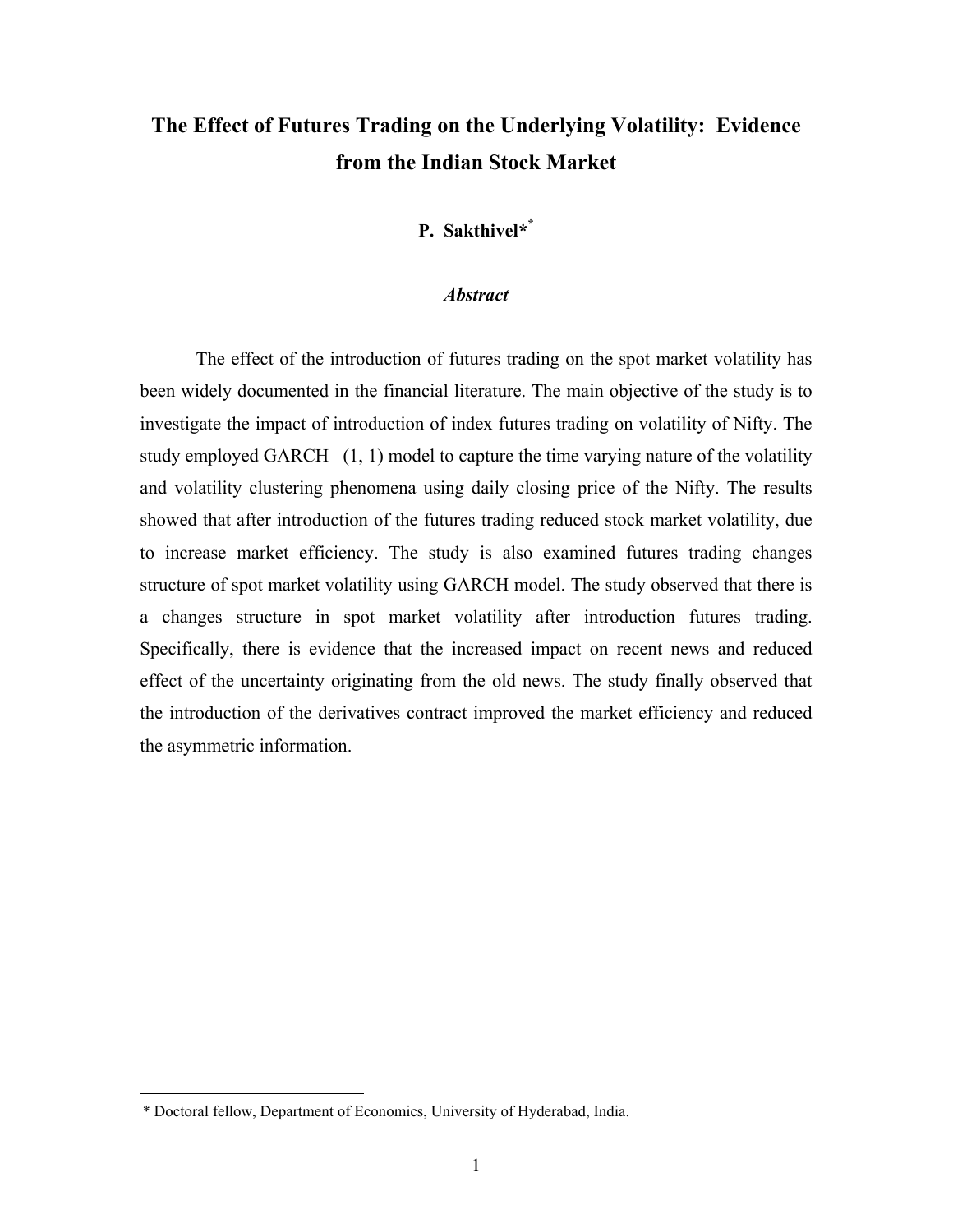### **Introduction**

The stock index futures contracts were, perhaps the most successful financial innovation of 1980's. The first contract was the Chicago mercantile exchange S&P 500 futures, which begin trading in the US in April 1982. The futures contracts design spread to almost every financial futures market world wide- the Sydney Futures Exchange's, Australian All Ordinary Share Price Index Futures first traded in 1983; the London International Financial Futures exchange's FTSE 100 futures in 1984; the Hong Kong Futures Exchange's, Hong Kong Index Futures in 1986; the MATIF CAC 40 index futures in 1988; the Osaka Stock Exchange's in Nikki 225 futures in 1988 and DTB's DAX index futures in 1990. In the last decade many emerging financial markets have started introducing derivatives instruments such as index futures. India is also one of the real emerging financial markets in the world and having common trading infrastructure, which will have important advantages if derivatives market is introduced. Therefore, SEBI has taken important steps to introduce the derivatives instruments in National stock exchange of India (NSE) and Bombay stock exchange (BSE). The main objectives of the introduction of the derivatives in Indian stock market is to fully integerate,the Indian financial markets with the global developed markets, to improve the information efficiency and to provide tools for risk management for investors.

L. C Gupta committee on derivatives has recommended in 1998 the introduction of the index future in the first place to be followed by other instruments once the market matures. The preparation of the regulatory for the operation of the index futures took some time, until in June 2000 futures on benchmark index was introduced and followed by option on indices, which was introduced in June 2001, which was again followed by option on individual stock on July 2001, and finally followed futures on individual stock in November 2001.

 A derivative is financial instruments whose value is derived from another underlying asset. The underlying asset can be equity, forex, and any other asset The price of derivatives is driven by the spot price of the asset price which is underlying. The derivative futures contracts are exchange traded instruments where one party agreed to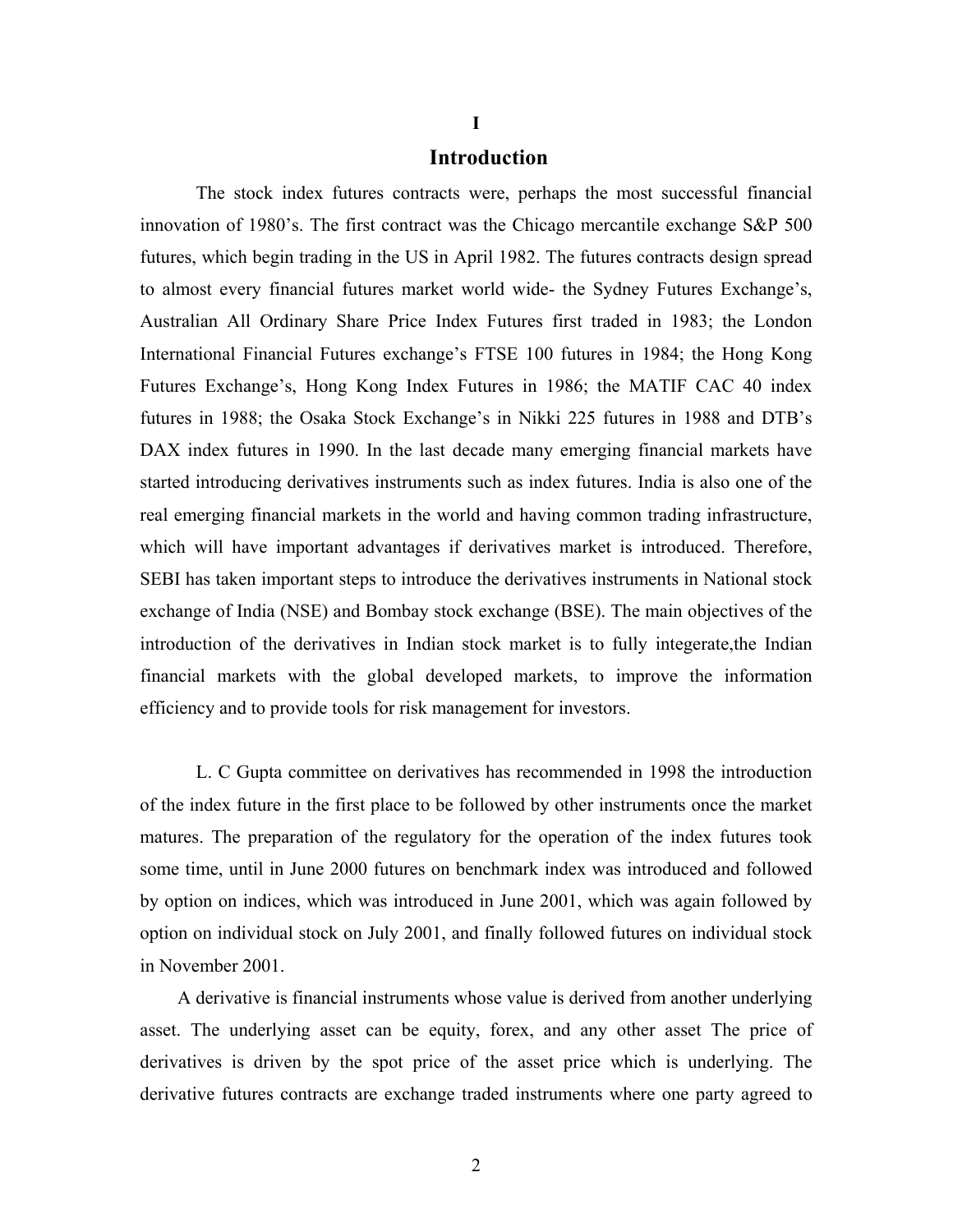purchase an asset at future time for a certain price and other party agreed to sell the asset at same time for same price.

 Since their introduction, stock index futures markets have experienced a substantial increase in trading activity. Financial futures contracts are key instruments in portfolio management, as they allow for risk transference. Moreover, derivatives markets play an important role within the price discovery process of underlying assets. Stock index futures have relatively lower transaction costs and capital requirement, so the arrival of external information is quickly incorporated into as prices as investor's expectations are updated.

The study is organized as follows: Section II Presents Motivation of study. Section III discusses a brief review of theoretical debate. Section IV Review the empirical literature on futures trading listing effects. Section V Deals with the main characteristics of NSE 50 and data set used. Section VI Examines the impact of futures trading on volatility of Nifty index. Section VII Discuss the main results and finally section gives concluding remarks.

### **II**

# **Motivation of the Study**

The main concern is how the introduction of the futures affects trading the volatility of the underlying assets has been an interesting subject for the investors, exchanges and regulators, because the introduction of the futures trading has significantly altered the movement of the share price in the spot market. The spot and futures market prices are linked by arbitrage, i.e., participants liquidating position in one market and taking comparable position at better price in another market or choosing to acquire position in the market with most favorable prices. The main argument against the introduction of the futures trading is that it destabilizes the associated spot market by increasing the spot price volatility. Under risk aversion, higher volatility should lead to higher risk premium. In this way transmission of the volatility from futures to spot market would raise the required rate of return of the investors in the market, leading to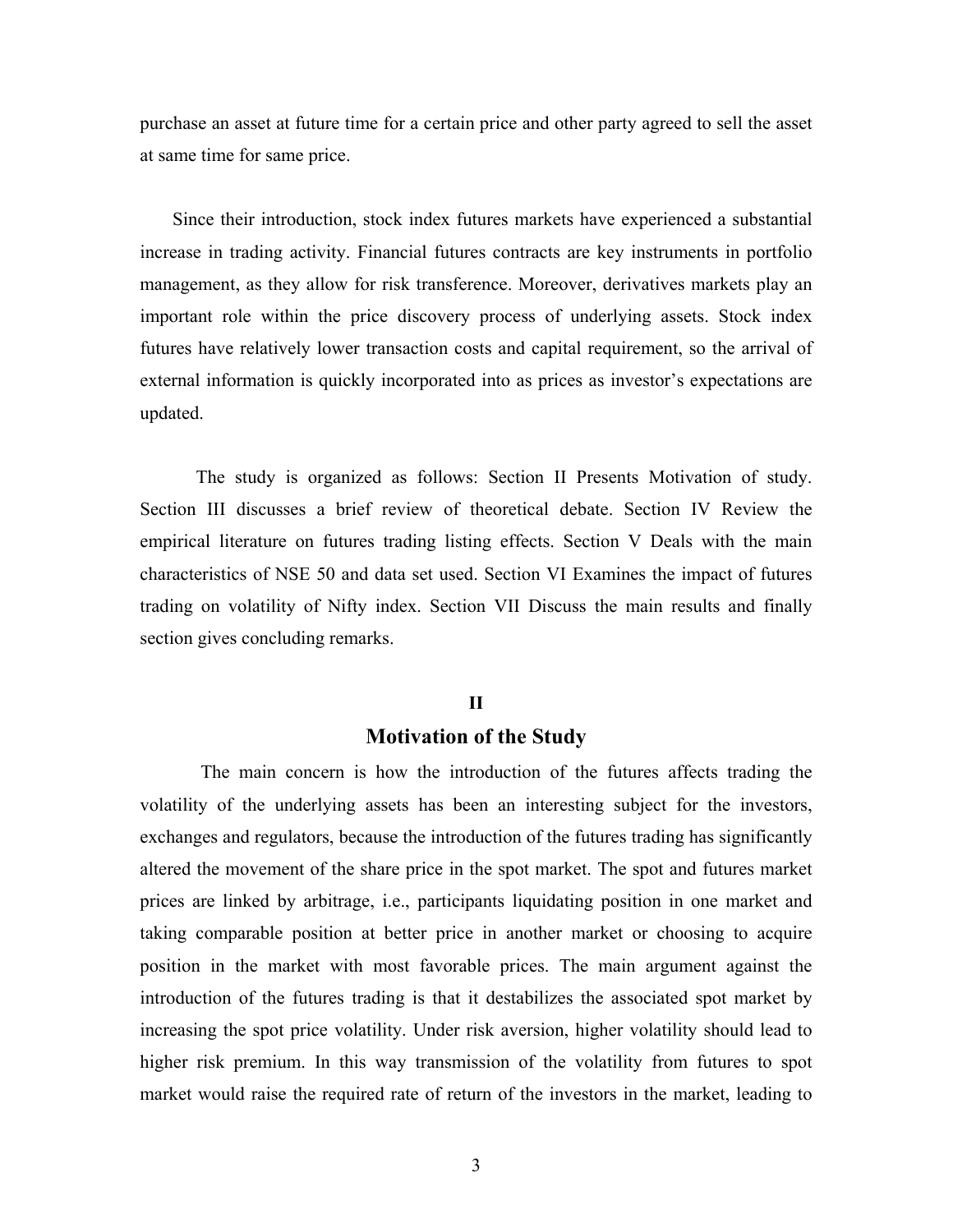misallocation of the resources and the potential loss of the welfare of the economy. Hence, it is important to study the effect of the futures introduction on spot market volatility which is considerable interest for regulators.

 Some of the studies have undertaken to investigate the impact of the introduction of futures trading on volatility of developed and under developed economies including Indian stock market. The majority group of researchers supported the argument that the introduction of the futures trading stabilizes the spot market by decreasing its volatility. Few of them are, Baldauf and Samtoni (1991) using the S&P 500 index in US, Antoinmu and Holems (1995, Galloway and Miller (1997) using mid 400 index, Darram (2000) using the FITSE Mid 250 contract in UK), Bologna (2002) using MIB 30 in Italy, (2003), Gupta (2002) and Raju and Kardnde (2003) using NSE 50 in India. Most of the studies show that there is decrease in the spot market volatility upon the introduction of the index futures trading.

 Another group of researchers supported that introduction of the futures trading increased the spot market volatility there by destabilizing the market, due to futures market promoting speculation and high degree of leverage Figlewaski (1981), Harris (1989) suggested uninformed speculator trader in the futures market add noise to spot market and decrease the information content of the spot price. , Chang at el (1989) Nikki index in the Japan, Brosan at el (1991), Lee and Ohk (1992) for Japan and UK, Kmara at el (1992) S&P 500 in US are some of studies which supported that destabilizing hypothesis. Since the introduction index futures trading whether decrease or increase stock market volatility, we need to investigate empirically.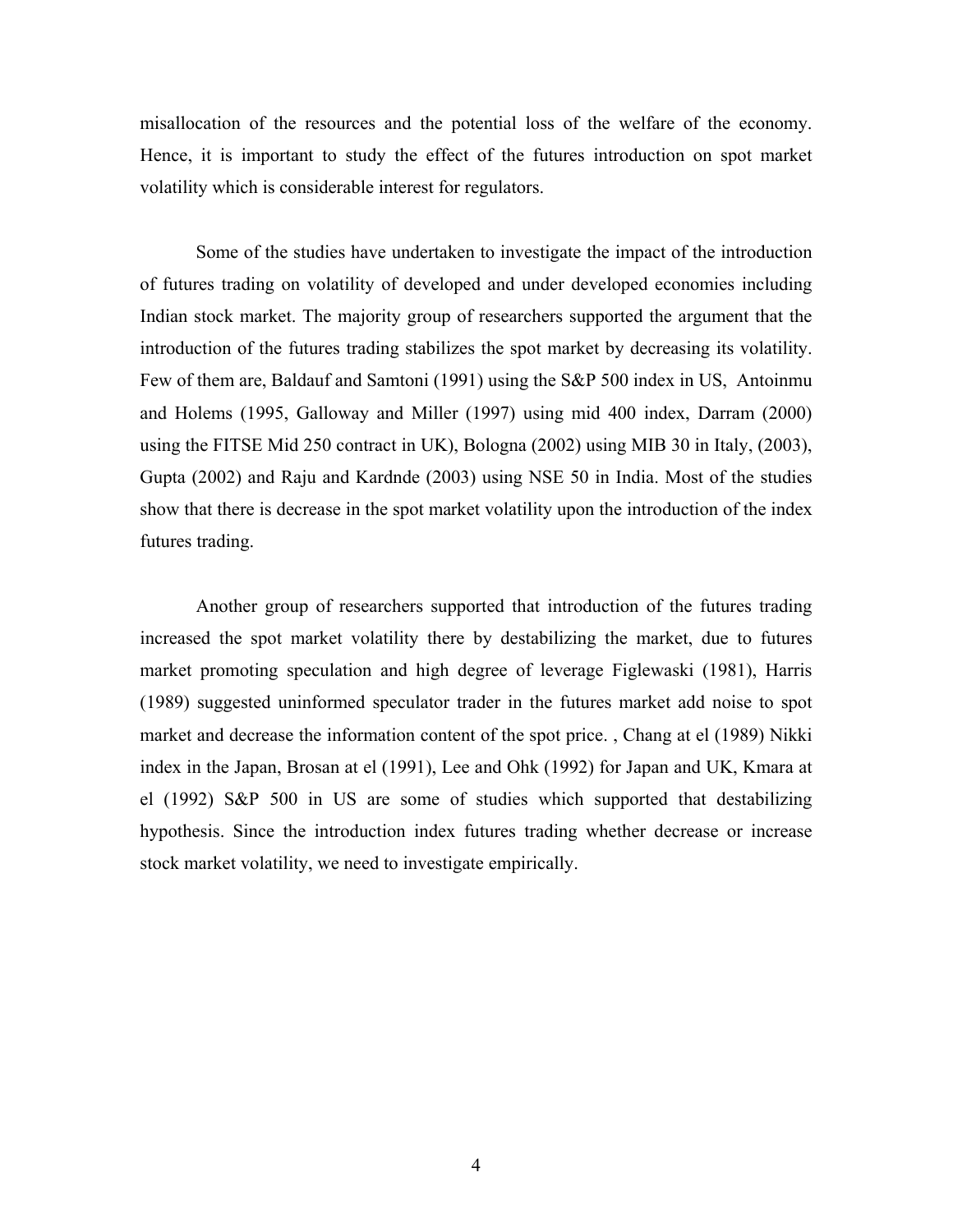### **The Theoretical Debate**

**III** 

#### **Stabilization Hypothesis:**

There is debate how introduction of index futures trading influence cash market volatility. One group of author's views argued that, the introduction of index futures trading decreases spot market volatility, due to speculative traders migrated from spot to futures market. Grossman and Miller (1988) suggested that spot market volatility decreases by higher liquidity provided by speculators. This additional liquidity allows hedging the position and curb volatility attributes to order imbalance. There are several ways by which futures market increases the efficiency and smoothens price variations in the underlying spot market. Futures markets provide a mechanism for those who buy and sell the actual commodity to hedge themselves against unfavorable price movement. Though the futures market spreads across a large number of investors and transferred away from those hedging spot position to professional speculators who are willing and able to bear it. The availability of risk transference afforded by the futures market reduces the spot price volatility because it eliminates the need to incorporate risk premium in the spot market transaction to compensate the risk of price fluctuations. Futures' trading attracts more traders to spot market making it more liquid and therefore less volatile.

The debate about speculators and impacts of futures trading on spot price volatility suggesting decreases volatility in stock market. Bologna (2002) argued that the speculation in the futures market also leads to stabilization of the spot prices. Since futures are characterized by high degree informational efficiency, the effect of the stabilization permits to the spot market. The profitable speculation stabilizes the spot price because informed speculators tend to buy when the price is low pushing it up and sell when the price is high causing it to fall. These opposing forces constantly check the price swings and guide the price towards to the mean level. Uninformed speculators are not successful and are eliminated from the market. This profitable speculation in the futures market leads to a decrease spot price volatility.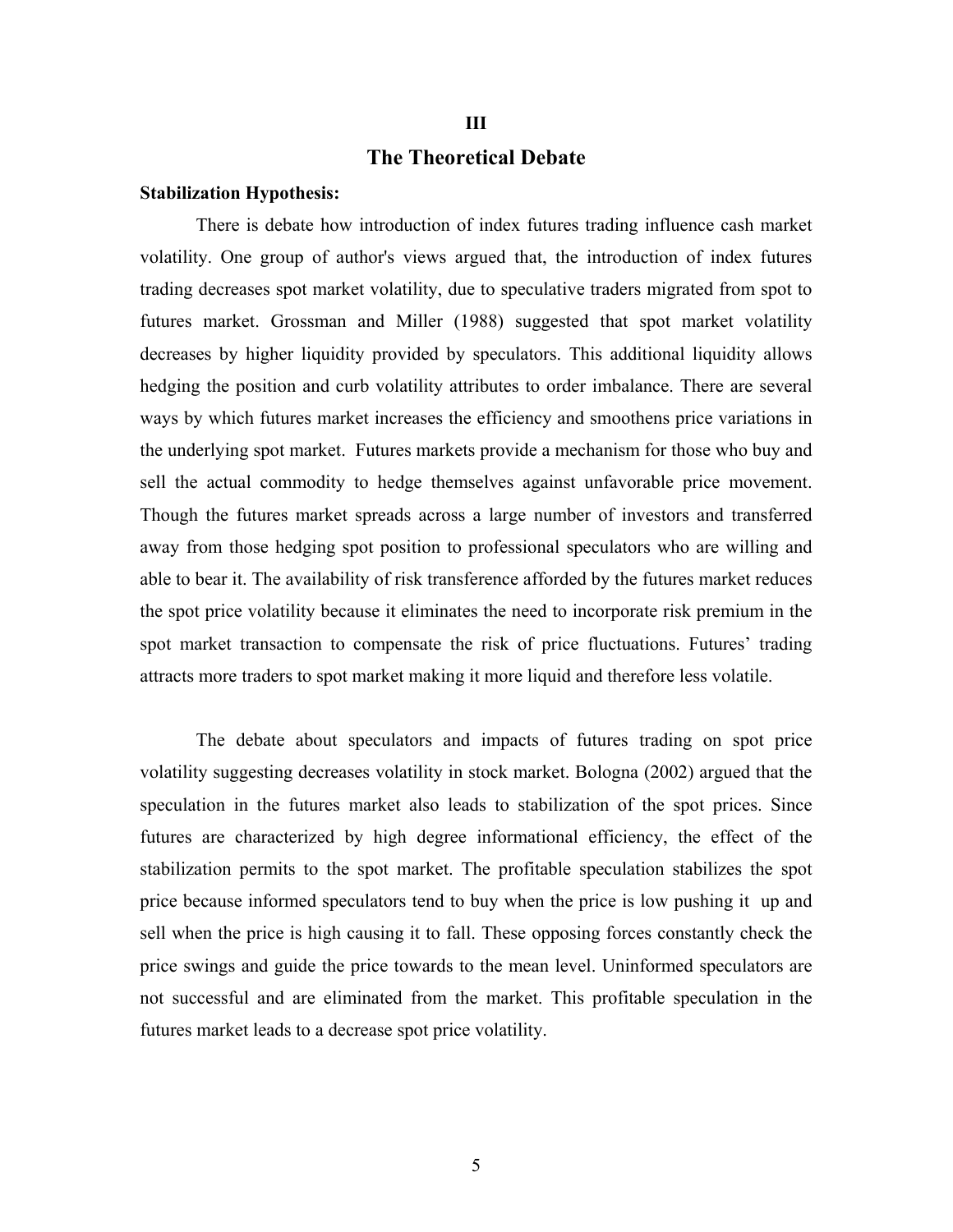There are several empirical studies shows that introduction on index futures trading improve market efficiency and reduced informational asymmetries. Darram (2000) also argued that introduction of the futures market leads to more complete market enhancing the information flow. Futures market allows for new positions and expanded investment sets and enables to position to take at lower cost. Futures' trading brings more information to the market and allows for quicker disseminations of the information. The transfer of the speculative activity from spot to futures market decreases the spot market volatility.

### **Destabilizing Hypothesis**

Another group of authors views argument that, introduction of index futures trading increases cash market volatility, due to low transaction costs in futures market induce more uninformed speculative traders, adding noise to the market and decreases in formatives of prices. Figlewaski (1981) argued that speculation in the futures market is transmitted to the underlying spot markets. The speculation produces a net loss with some speculators gaining (and others loosing), thereby destabilizing the market. Uninformed speculative traders increase price volatility by interjecting noise to a market with limited liquidity. The inflow and existence of the speculators in the futures market produces destabilization forces, which creates un desirable bubbles. Kmara at el (1992) suggested the futures market activity increases the spot price variability when futures price is changed by technical factors or manipulations. Some times futures market induces a significant amount of hedge trading without attracting enough speculation to permit the effective risk transfer. The hedging pressure in the futures market than spills over to the spot market when traders end up bearing risk transfer through both futures and spot market.

Futures trading increases spot price volatility if traders in the futures market do not have good information as participant in the spot market even if futures prices accurately reflect the information available to the trader in the market, their collective actions pushes the spot market prices away from its most appropriate value. This situation presents profitable opportunities to better informed spot market participants whose

6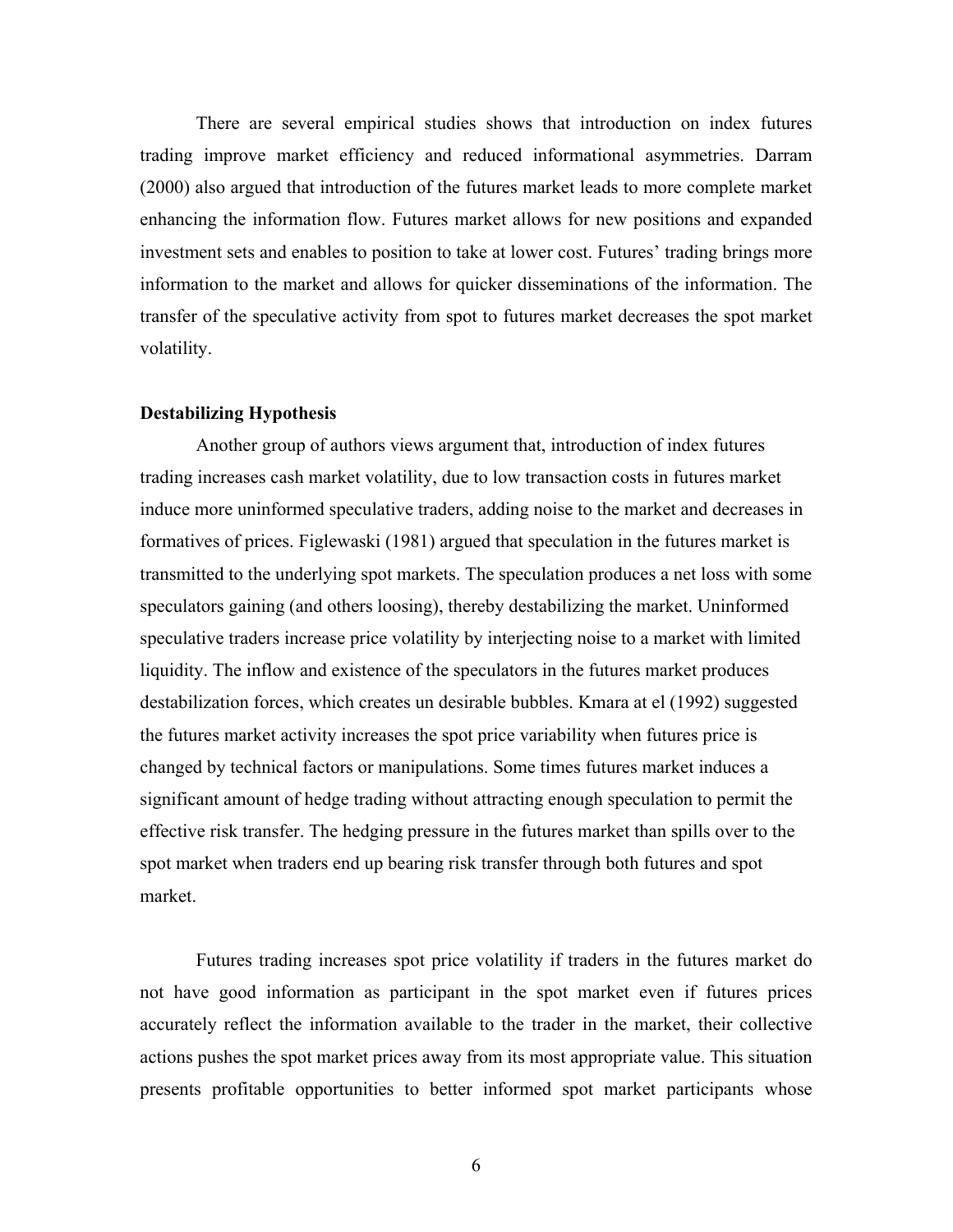trading acts to stabilize futures prices while allowing greater volatility in the spot market. Further, futures market are distributed information asymmetrically the information content of the spot price is altered, spot prices variability and welfare is reduced.

Since the proposed logical arguments both support and reject the proposition of futures markets having a destabilizing effect on spot market, it is self-evident that the theoretical debate on how futures trading affects underlying stock market still remains rather inconclusive. Thus the uncertainty of the existent theoretical literature implies that the issue of whether and how futures trading affect underlying spot market remains mainly an empirical one.

## **IV**

## **The Empirical Literature**

### **1. Futures Trading and Spot Price Volatility**

The effect of the introduction of stock index futures on volatility of the Italian stock exchange was examined by Bologna and Cavallo (2002).They employed GARCH family of techniques to capture time varying nature of volatility using daily closing price of MIB stock index periods from  $2<sup>nd</sup>$  January 1990 to December 1997. The result shows that, there was no destabilization of spot market as result of the introduction of equity index futures contracts in Italy. They concluded that the introduction of the stock index futures trading has lead to diminish the stock market volatility, due to the increased impact on recent news and reduced effect of the uncertainty originating from the old news.

In a similar study done to investigate the impact of introduction of index futures trading on stock market volatility on S&P CNX Nifty and BSE**,** Bandivadekar and Ghosh (2003) found a decline in volatility of Nifty and BSE sensex after futures introduction. They employed ARCH/ GARCH family of techniques to capture time varying nature of volatility and volatility clustering using daily closing price of Nifty and BSE sensex period from January 1997 to March 2003. They concluded that introduction of index futures trading has not destabilization spot market .However; they consider external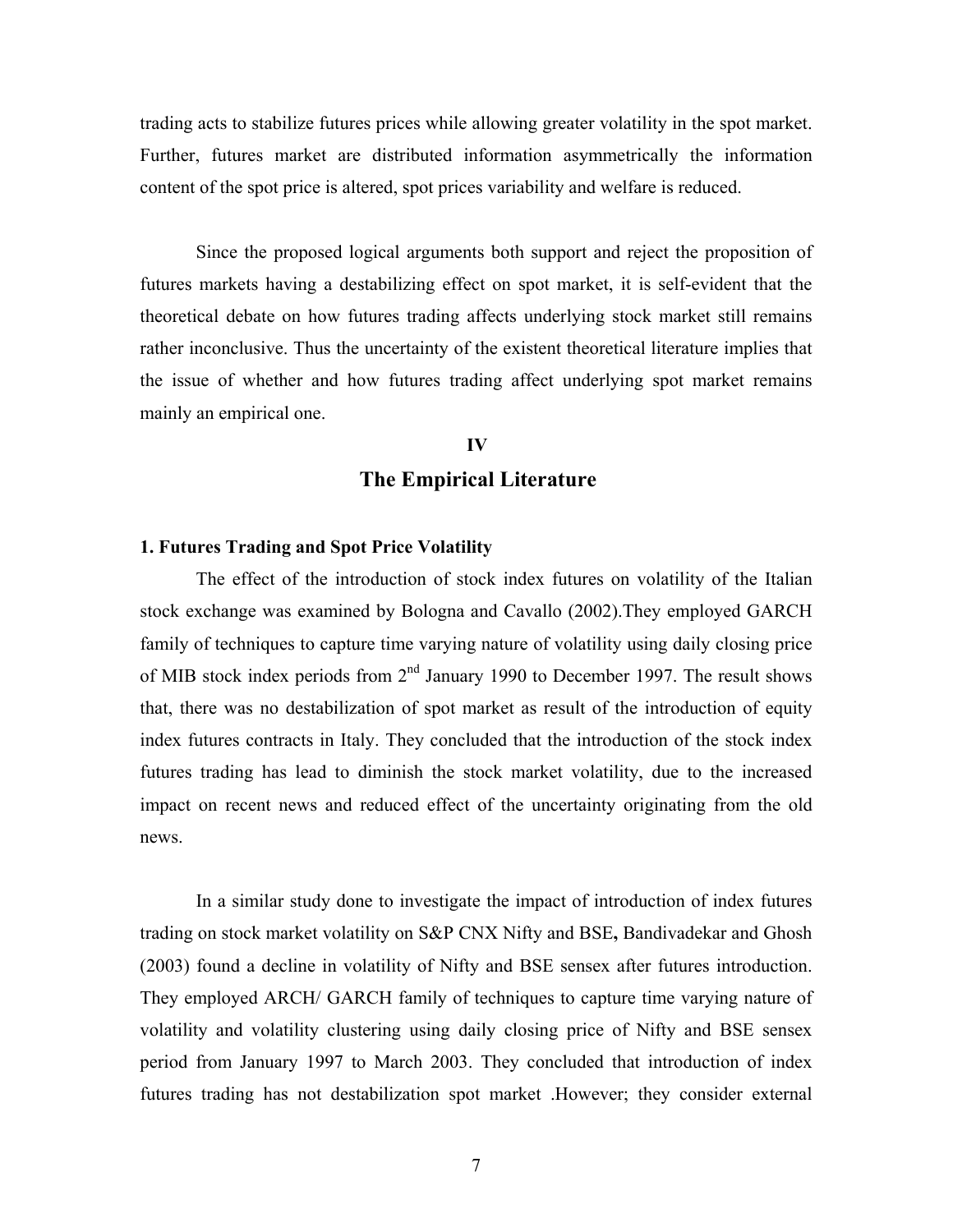factors that might have influenced the general volatility of spot market during period of study. The results showed that while the futures effects play important role in reduction of volatility in case of on S&P CNX Nifty, in case of BSE sensex, where derivative turnover is considerable low, its role seems to ambiguous

 This study examined the impact of introduction of KOSPI 200 futures on Korean stock market using data for the period from 1 September 1993 to December 1998. Ryoo and Graham smith (2003) argued that introduction of index futures trading have destabilizations spot market. They used ARCH/ GARCH models to capture time varying nature of volatility phenomena in present data. The results shows futures trading increases the speed at which information impounded into the spot market prices, reduces the persistent of the information and increase the spot market volatility..

This study investigated the influences of the inception of Taiwan Index future trading on spot price volatility on the Taiwan Stock exchange using the data period from 5<sup>th</sup> January 1995 to May 2000. The macro economic effects are controlled and asymmetric response behavior is studied. Chiang and Wang (2002) suggested that the trading of TAIEX futures has major impact on spot price volatility mechanism, while the trading of MSCI Taiwan does not. They used GJR GARCH model to capture the asymmetric features in the data. The result shows that the increase asymmetric response behavior the following the beginning the trading of two index futures reflect that a fact the major proportion of the investors in TSE is of non-institutional investors are generally un-informed and are inclined to the over react to the bad news. Meanwhile, the instruction of the TAIEX the futures trading improves the efficiency of the information transmission from futures to spot markets

In a study that compared the volatility of NSE 50 index before and after introduction of Nifty futures trading, vipual (2006) found a decline volatility of Nifty index of each year between 1998 and 2004. He used GARCH model to capture time varying nature of volatility and volatility clustering phenomena present in data. The results shows that introduction of derivatives trading has not destabilization stock market. This is largely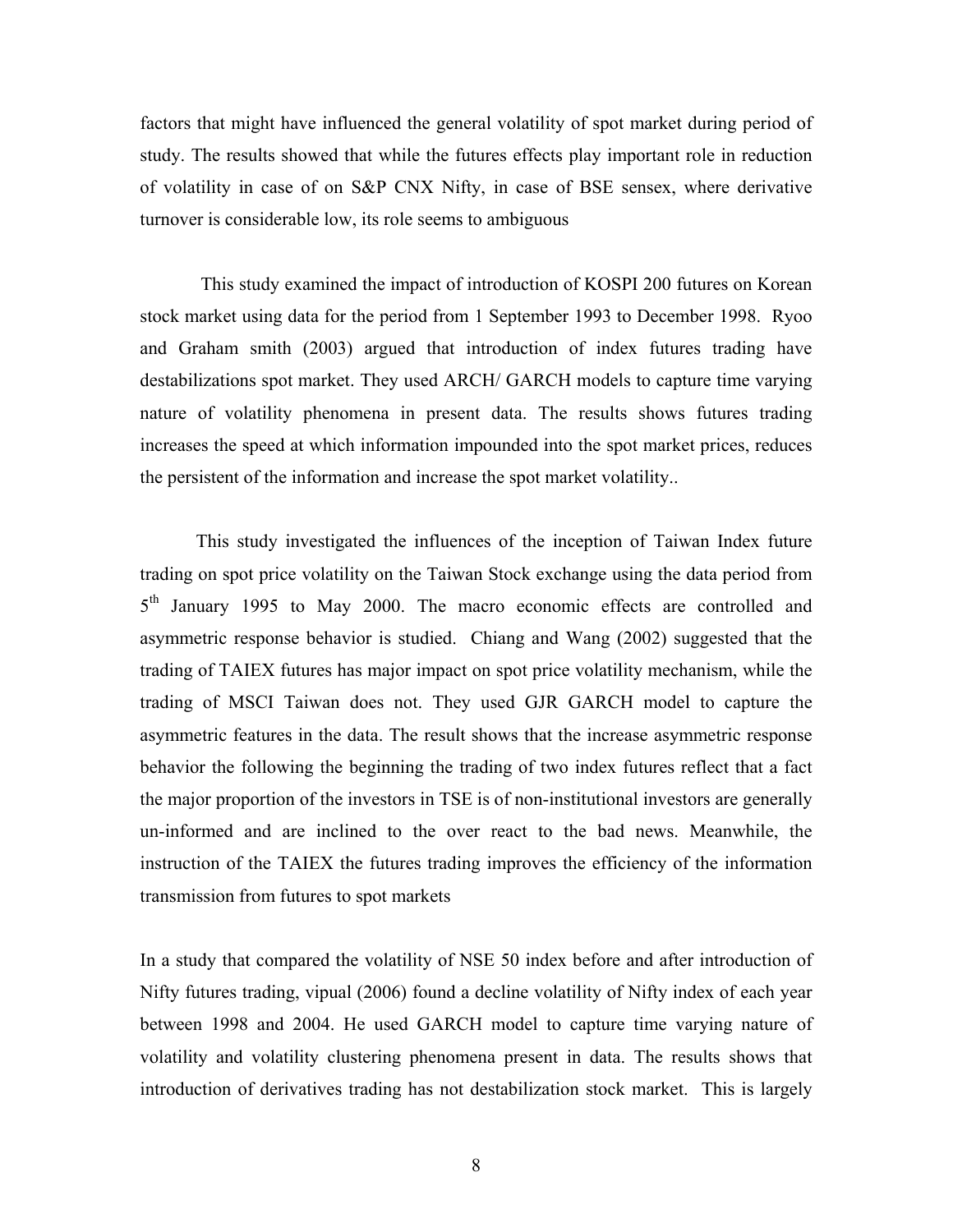attributed to reduce the persistence in the previous day's volatility. However, intraday unconditional volatility of equity increases. This contradiction is explained by a increased correlation between price of its constituent shares caused by arbitrage transaction in the cash market.

 The effect of the introduction of the futures and options to FTSE/ASE 20 index on volatility of underlying was investigated. According to Drimpets and Sariannidis (2007), there is reduction in spot market volatility after introduction on stock index futures trading. They used EGARCH technique to capture the asymmetric features in data. They points out that asymmetric an effect of the futures trading has induced a reduction in the conditional volatility of the FTSE/ASE 20 index and consequently it has increased the efficiency.

 The impact of the introduction stock index futures on underlying index volatility evidence from India was investigated by Kumar and Mukhpondnyan (2002). They employed ARIMA ARCH models to capture volatility of clustering and time varying nature of volatility or heteroskedasticity using daily closing price of nifty index periods from June 1999 to June 2001. They concluded that while the introduction of the stock index trading has no effect on underlying mean level and marginal volatility, it has significantly altered the structure of the stock market volatility. This can explained by new information is assimilated into prices more rapidly then before and there is decline in the persistence of volatility since onset of futures trading.

In a similar study done to explored the impact of introduction of index futures and options contracts on volatility of Indian stock market, Shenbagaran (2003**)** found there was no significant impact on spot market volatility after futures introduction. He employed ARCH/GARCH models to capture the keteroskedasticity in returns that characterize stock market returns. The analysis shows that introduction of futures trading has not destabilization spot market. This can explain by introduction of derivatives contracts improve liquidity and reduced informational asymmetries in market.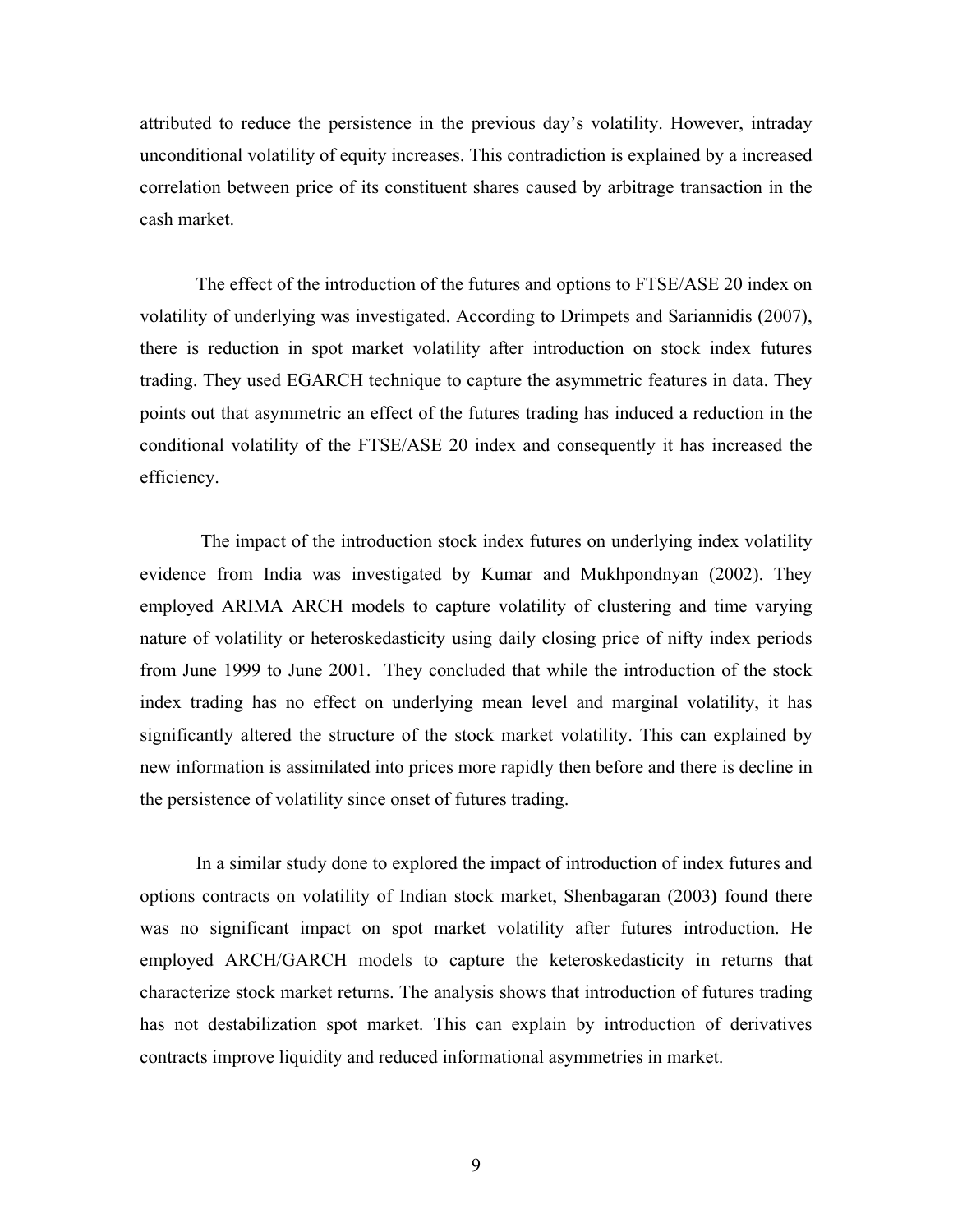This study investigated the effect of introduction of futures trading on stock market in USA, UK, Japan, Australia, France and Hong Kong. Shang ( 2001) argued that impact of introduction of index futures on volatility of stock returns in USA, France and Australia, rose significantly, while no significant changes in the volatility were found in UK and Hong Kong. The different results might be attributed to macroeconomic factors and the structure of various markets.

The effect of the index futures trading on the underlying market volatility in Australia, Hong Kong, Japan, and UK have been examined by Lee and Ohk (1992).Using multivariate GARCH model and they found that the stock market volatility had increased significantly after the introduction of the stock index futures rendering it more efficiency, volatility of the shocks reflect the information which is transmitted and absorbed rapidly by the market. However, Australia and Hong Kong were observed to be exceptional cases, where stock market volatility did not increase.

The effect of introduction of index futures trading on stock market volatility was investigated by Gupta (2002) He study used four measures of the volatility on spot market (a) the first is based on close to close (b) the second is the on open to prices (c) third is pnakinson's extreme value estimation and (d) the fourth is german class measure the volatility. The empirical result reported that overall underlying stock market volatility has declined after introduction index futures in terms of four measures.

This study examined impact of the futures trading on KOSPI 200 index and KLSE. Pok and Posahavlale (1991) suggested that while derivatives increased the volatility of the underlying markets; they simultaneously improved its effectiveness as well by increasing the speed at which information into spot market prices.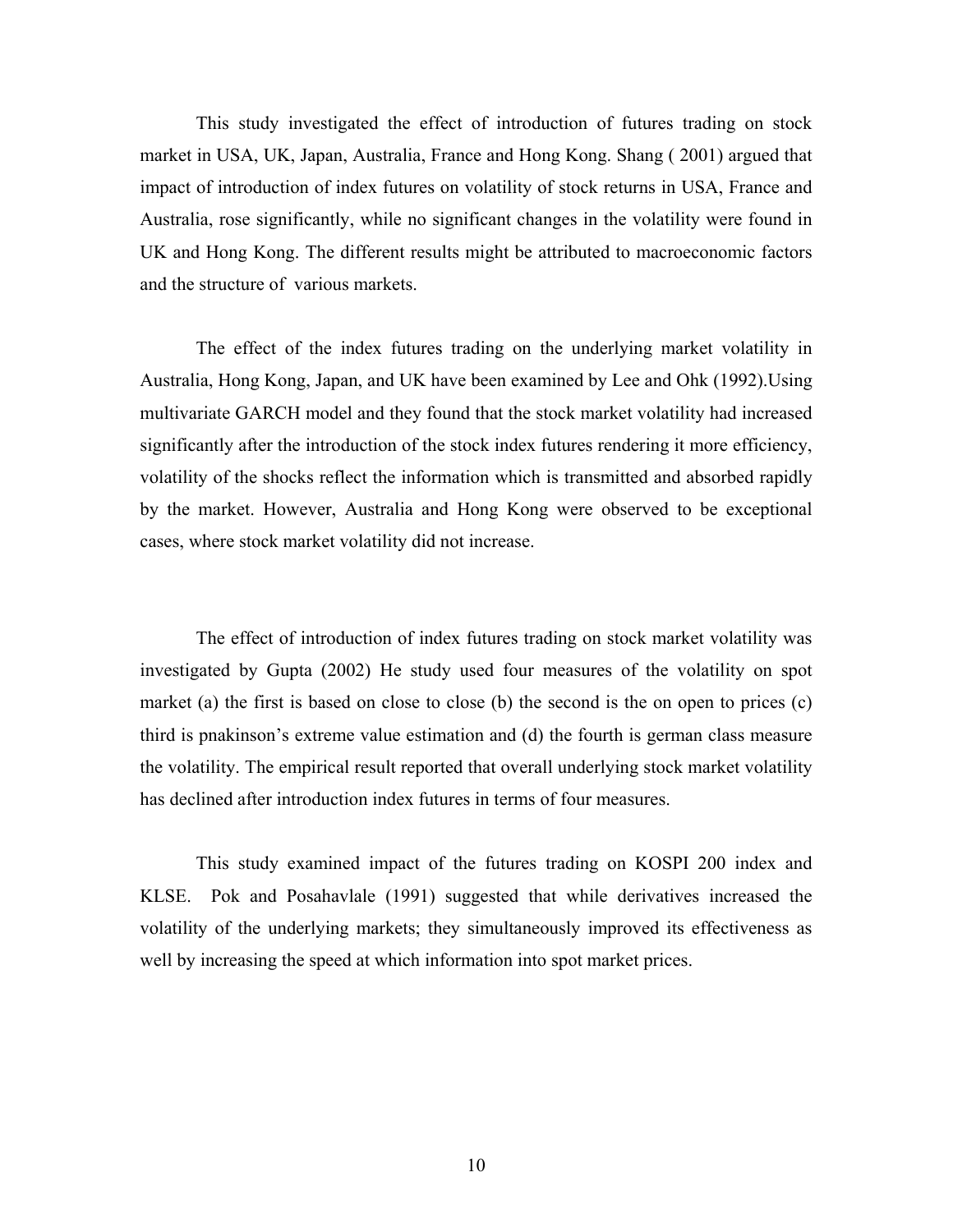### **v v**

# **Methodological Issues/ Objectives**

Since there is a theoretical disagreement as to whether futures trading increases or decreases the spot market volatility, the question need to be investigated empirically and policy makers in India may also like to know its impact so that future policy can be implemented.

Against this backdrop the following issues need to be addressed.

- $\triangleright$  What is existence of index futures trading does affect the volatility?
- $\triangleright$  What is extent to which futures' trading influences the volatility of the Nifty index ignoring other market wide factors?
- $\triangleright$  Does introduction of stock index futures trading alter the structure of volatility?

# **VI**

### **Market and Data Sample**

The data for present study has been collected from NSE of India website. The main data for the study is returns of the S&P CNX Nifty and Nifty index futures. Nifty comprises of the 50 liquid stocks, each stock being awarded a weight in proposition to its relative market capitalization. The constituent stock represents wide range of industries and their total market capitalization accounts for the 60 percent of the market capitalization of the equity market

 In order to estimate the impact of the introduction of index futures trading on the volatility of the NIFTY, daily closing prices returns of the NSE 50 index is collected during the period January 3, 1992 to  $31<sup>st</sup>$  may, 2007. During the sample period, nifty index trades from 9.55 A.M to 3.30 P.M. The study used for the higher frequency data rather than the daily closing prices, due to non-availability of inra-day data (minute by minute hourly data). This study is also collected data of daily closing prices of  $S \& P 500$ (USA) from 1992 to 2007. In order to examine whether world market factors are affecting spot market volatility or not. The study calculated daily returns using the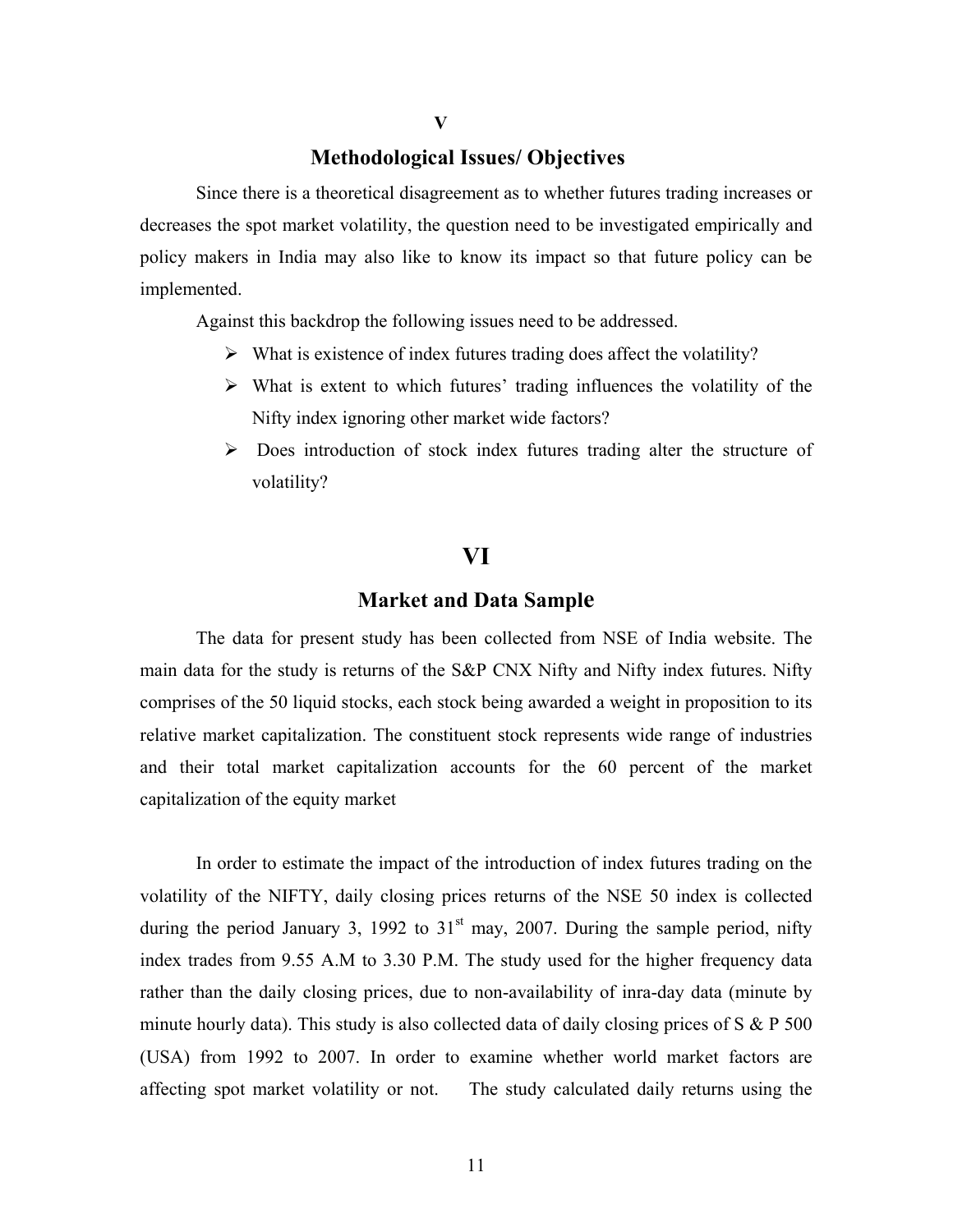equation  $R_t = \log (P_t/P_{t-1})^*$  100 where,  $R_t$  is the daily returns,  $P_t$  is the value of the security at time t,  $P_{t-1}$  is the value of the security at time t-1.

### VII

# **Methodology**

### **An Empirical Framework of Univariate GARCH Modeling**

Some of the stylized features which are common to wide set of financial assets are time varying volatility, clustering volatility, leverage effects, mean reversion and skew ness and excess kurtosis etc. The GARCH model proposed by Bollerslev,( 1986 ) has widely used in the finance literature to explicitly capture these empirical features. The model like standard regression parameters will not able to capture the volatility or these stylized features. Especially the GARCH family techniques are expected to explain the sufficient time variant volatility behavior of the cash index. Therefore, GARCH model will be used to investigate effects of the introduction of the index futures trading on spot market volatility. The main advantage of the GARCH model to make the connection between information and volatility explicit, since any changes in rate of information arrival into the market will be changes in the volatility in the market. Thus, unless information remains constant, which is hardly the case volatility must be varying even on daily basis.

In the present study GARCH framework is used to investigate any possible effects of the futures trading on the volatility of the spot market for Indian stock market. In the ARCH model the conditional variances at time t depend upon size of square error term at time t-1, thus allowing the conditional variance to change over the time. Defining the GARCH process, Bollerslev introduced a further generalization to the ARCH models allowing for past conditional variance in the conditional equation. One of the most appealing features of the GARCH framework which explains, why this model is so widely used in the financial literature is that it captures one well known empirical regularities of the assets returns, the time varying volatility or keteroskedasticity.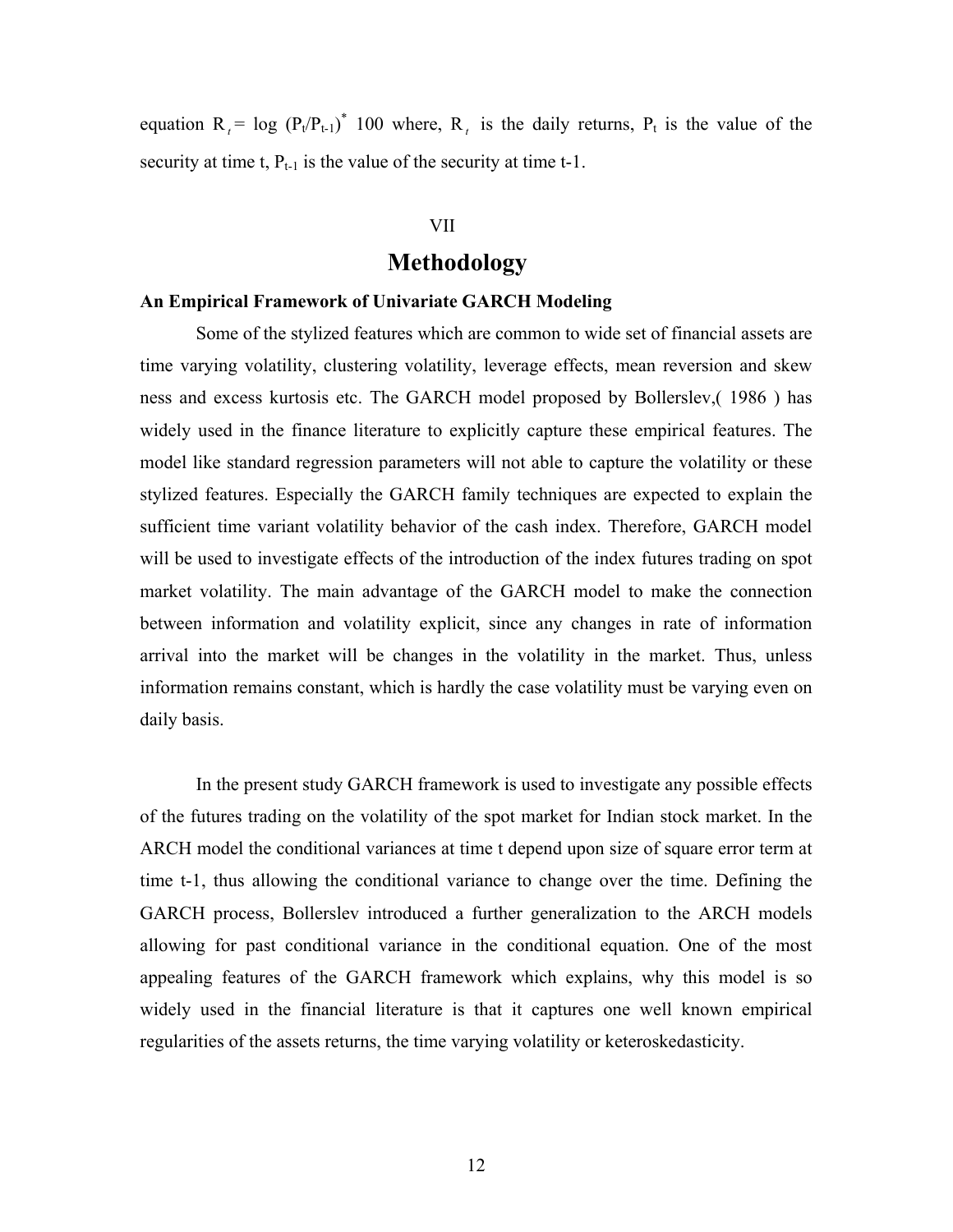The GARCH (1, 1) model suggested by Bollerslev is represented as follows:

$$
R_{t} = \alpha_0 + \alpha_1 R_{t-1} + \varepsilon_t
$$

$$
\in \Psi_{t-1} \sim N(0, h_t)
$$

Where,  $R_t$  is the spot price returns, the change in the logarithm of the spot price index in the period and R<sub>t</sub> depends upon past lagged returns.

Where,  $\epsilon_t$  is the error in the conditional mean equation and  $\Psi_{t-1}$  is the set of information available at time t-1.

$$
h_t = \alpha_0 + \alpha_1 \, u_{t\text{-}1} + \beta_1 \, h_{t\text{-}1}
$$

If  $\alpha_1 + \beta_1 \leq 1$ , then unconditional variance  $\epsilon_t$  is given by

Variance (
$$
\epsilon
$$
) =  $\alpha_0 (1 - \alpha_1 - \beta_1)$ 

the co-efficient of moving average component of the conditional variance  $\alpha_1$  are typically interpreted as news coefficients that measures the impact of the recent news on current volatility;  $β_1$  the co-efficient of the auto-regressive component of the conditional variance are similarly interpreted, as persistence co-efficient that measures impact of the less recent or old news on current volatility.

Since the study proposed to investigate the impact of the introduction of index futures trading on spot market volatility, a dummy variable is introduced into conditional variance equation

$$
R_{t} = \alpha_{0} + \alpha_{1} R_{t-1} + \varepsilon_{t}
$$
  
\n
$$
\varepsilon \Psi_{t-1} \sim N(0, h_{t})
$$
  
\n
$$
h_{t} = \alpha_{0} + \alpha_{1} u_{t-1} + \beta_{1} h_{t-1} + \gamma DF
$$

 where, DF is the dummy variable taking the value of the zero before futures introduction and 1 after the futures introduction. If the co-efficient of the dummy is negatively statistically significant it indicates that the there is a decrease in the volatility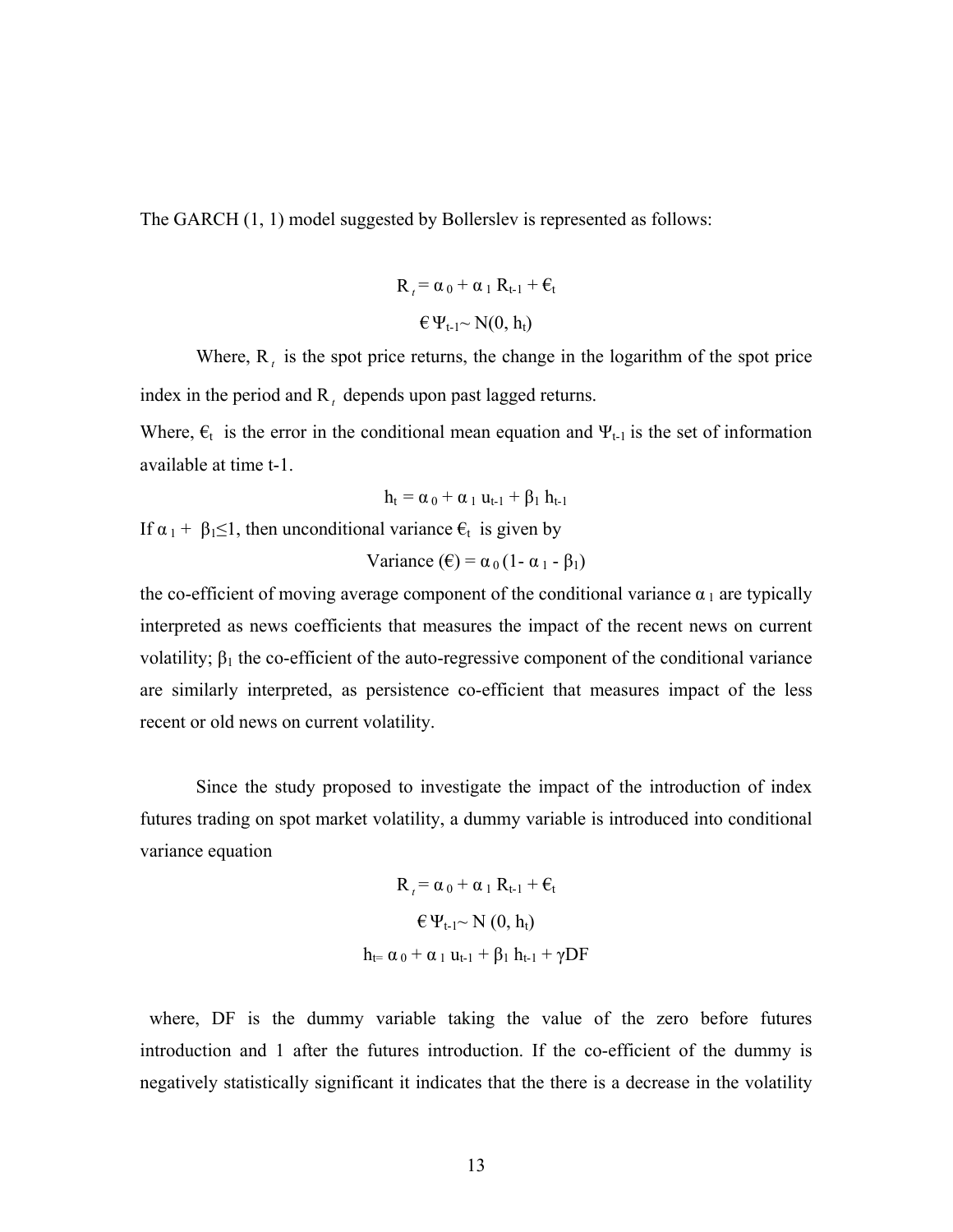associated with futures introduction. If the co-efficient is positively significant indicates that there is increase in the volatility due to futures introduction.

## **Controlling Other Factors**

The present study found that introduction of derivative trading has resulted in reduction in cash market volatility. Hence, we tried to investigate whether futures trading introduction is only factor responsible for reduction in volatility of NSE 50 or macro economic factors affecting the market volatility. For this purpose, the study included return from a surrogate S & P 500 index into GARCH mean equation to control the additional factors affecting the market volatility. The following GARCH model is estimated.

$$
R_{t} = \alpha_{0} + \alpha_{1} R_{t-1} + \alpha_{2 \text{ s}} \alpha_{p} \text{ s}_{00 \text{ t-1}} + \varepsilon_{t}
$$

$$
\in \Psi_{t-1} \sim N(0, h_{t})
$$

$$
h_{t} = \alpha_{0} + \alpha_{1} u_{t-1} + \beta_{1} h_{t+1} + \gamma_{DF}
$$

Where R<sub>t</sub> is the spot price returns, the change in the logarithm of the spot price index in the period and  $R_t$  depends upon past lagged returns of nifty index and S & P 500 index. The lagged S & P 500 index return is used to remove the effects of worldwide price movement on volatility of nifty. For example, if the Indian market is influenced by US markets, this will be reflected through the lagged S & P 500 return. Where  $\epsilon_t$  is the error in the conditional mean equation and  $\Psi_{t-1}$  is the set of information available at time t-1.

#### **VIII**

### . **Empirical Results and Discussion**

### **Descriptive Statistics**

 The descriptive statistics is given in Table 1. A comparison of standard deviation of the nifty return is estimated both before and after the introduction of the nifty futures. The table shows that standard deviation has fallen from 0.01687 in the pre-futures period to 0.0145 in the post-futures period. It can be observed that Nifty volatility measured by standard deviation shows the volatility in the post-futures is less than the volatility of the pre introduction of the futures. Probably the extent to which the index futures trading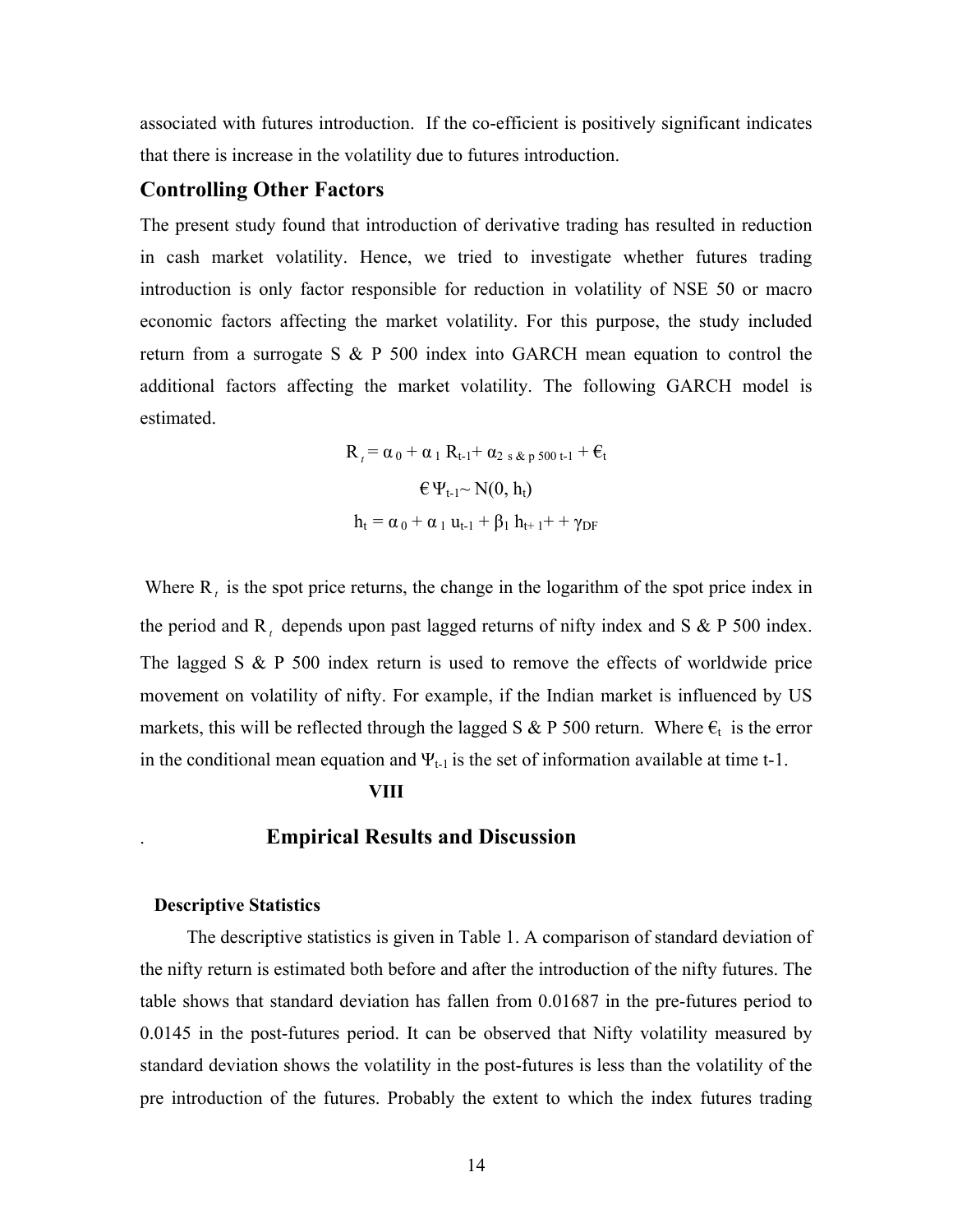causes decrease in the spot market volatility can be better explained by capturing news co-efficient in the subsequent section. Further, the results also observed that the postfutures Nifty return series follows non normal distribution, which is given, by measures of skew ness and kurtosis. The higher value of sample kurtosis, however, implies that the distributions of nifty returns are leptokurtic or tailed.

|                           | Whole Period   Pre-Futures   Post-Futures |             |             |
|---------------------------|-------------------------------------------|-------------|-------------|
| Mean                      | 0.000415                                  | 0.000193    | 0.000625    |
| Median                    | 0.000776                                  | $-0.000307$ | 0.00165     |
| <b>Standard Deviation</b> | 0.0156                                    | 0.016879    | 0.0145      |
| <b>Skewness</b>           | $-0.2789$                                 | 0.156109    | $-0.875818$ |
| Kurtosis                  | 7.4869                                    | 6.186177    | 9.263959    |
| Jaque-Bera                | 2829.8241                                 | 671.3227    | 3083.006    |
| Probability               |                                           |             |             |

**Table 1: Descriptive Statistics** 

### **The Effects of the Futures Trading and Spot Price Volatility**

 First the study conducted unit root test to check nifty series stationary or not using augmented Dickey- Fuller (ADF) and Phillips – Perron models. The results shown that unit root reject null hypothesis implies that nifty return series stationary with first difference. Second study proposed to investigate the impact of the introduction of futures trading on stock price volatility using GARCH (1,1) models. First a dummy variable included in the variance equation;  $D_t$  takes the value zero and one for pre and post futures period respectively. The estimated co-efficient on dummy variable is negative and significant implying that the introduction of the stock index futures resulted in decrease in the volatility in the stock market.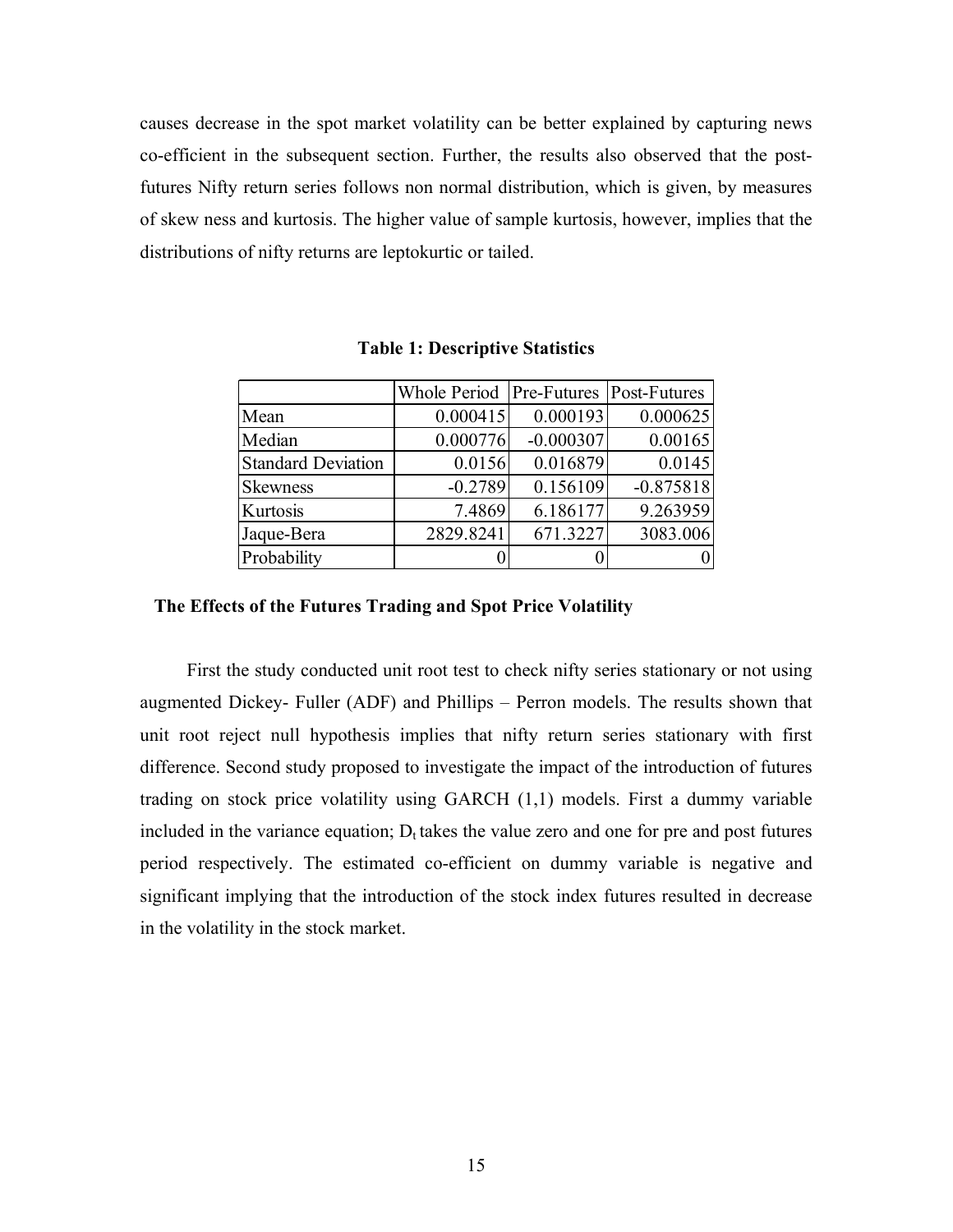# **Table 2: The Effect of Nifty Futures on Spot Price Volatility GARCH (1,1) model**

$$
R_{t} = \alpha_0 + \alpha_1 R_{t-1} + \varepsilon_t
$$

$$
\varepsilon \Psi_{t\text{-}1}\sim N(0,h_t)
$$

 $h_t = \alpha_0 + \alpha_1 u_{t-1} + \beta_1 h_{t-1} + \gamma_{DF}$ 

|          | <b>Nifty Closing Returns</b> |              |  |
|----------|------------------------------|--------------|--|
|          | Coefficients                 | Significance |  |
| Constant | 1.62E                        | $7.534*$     |  |
| ARCH(1)  | 0.1291                       | 16.484*      |  |
| GARCH(1) | 0.8227                       | 93.968*      |  |
| Dummy    | $-6.69E$                     | $-4.396*$    |  |

\*1 % significance level

 The results presented in the Table 2 show that all co-efficient in the conditional variance equation are significance at 1 percent level of significance including the dummy variable. The results shows that the effect of introduction of index futures trading on Indian stock market may have affected per se the volatility of the Nifty are confirmed. This is showed by the significance of the dummy variable. Furthermore, the measures of the effect due the introduction of the futures trading (the value of the co-efficient  $\gamma$ ) has negative sign indicating that on set of the stock index futures results in diminished stock market volatility.

We can also see from the below graph that the conditional volatility has been steadily going down for nifty index over time. It clear evident that the volatility estimates of pre index futures is higher than the post index futures. This can explain by new information getting assimilated and the effect of old information on volatility getting reduced at a faster rate in the period following the onset of futures trading. The argument seems to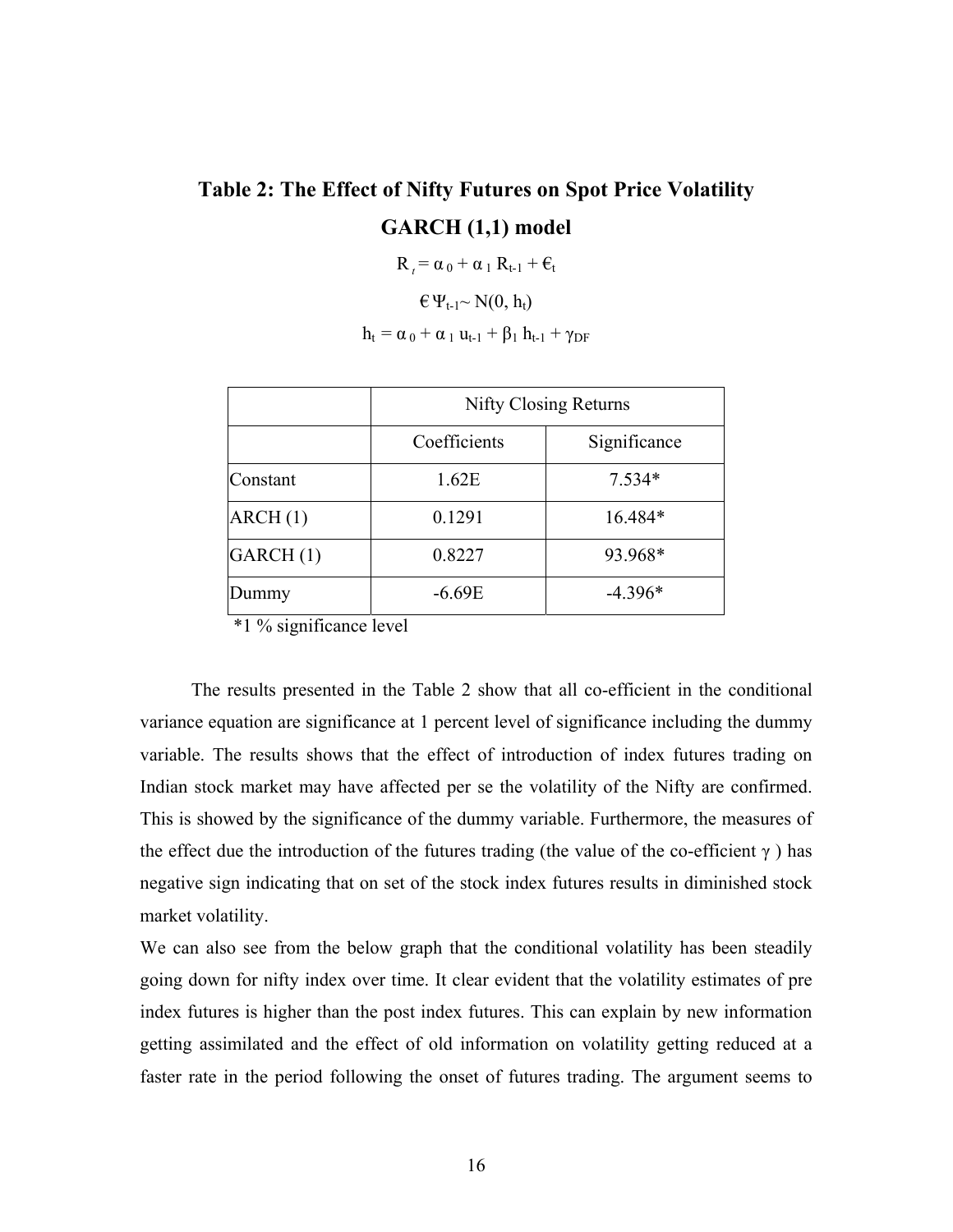confirm the expectation of increased market efficiency as a conquence of the activity in stock index futures



Conditional volatility

# **The Impact of the Futures Trading on Spot Price Volatility after Controlling the Wide Market Factors**

The present study tried to examine whether futures trading is primarily responsible for reduction in volatility of Nifty or wide market factors affecting the stock market volatility. The empirical results reported in Table 3 shows that the dummy co-efficient (-5.61) has taken negative value after adjusting for the market wide factors and it is significant even though the magnitude of such effect has gone down considerably. Finally, the study concludes that futures trading has significant role in reducing volatility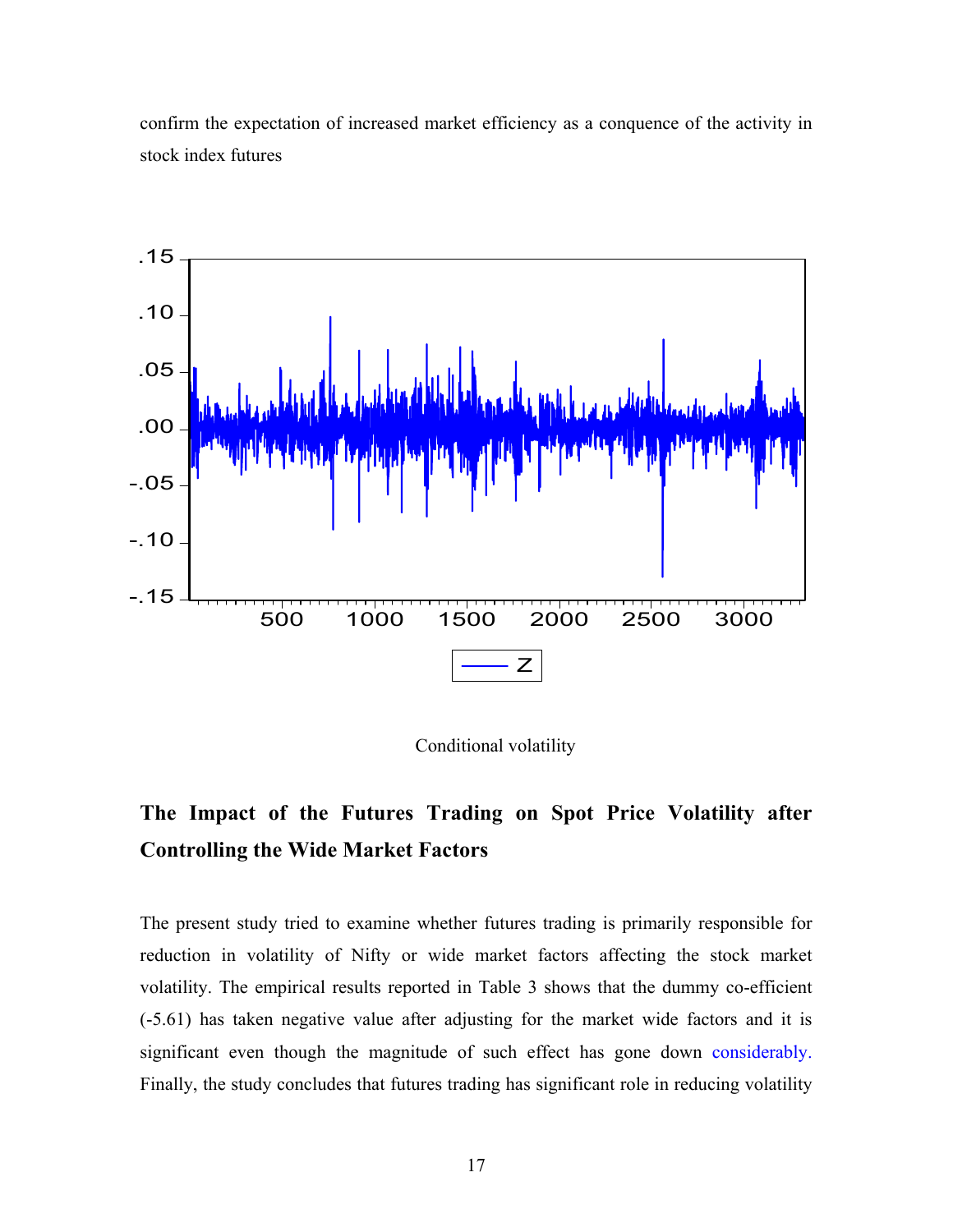of the S&P CNX Nifty but market wide factors do not affect the volatility of the spot market.

### **GARCH MODEL (1,1)**

 $R_t = \alpha_0 + \alpha_1 R_{t-1} + \alpha_2 S_{\&\ p} S_{00 t-1} + \epsilon_t$ 

 $\in \Psi_{t-1} \sim N(0, h_t)$ 

 $h_t = \alpha_0 + \alpha_1 u_{t-1} + \beta_1 h_{t+1} + \gamma_{DF}$ 

| Mean Equation               |              |              |  |
|-----------------------------|--------------|--------------|--|
| Variable                    | Co-efficient | Significance |  |
| $\alpha_0$                  | 0.000827     | $3.634*$     |  |
| $\alpha_1$                  | 0.133        | $7.013*$     |  |
| $\alpha$                    | 0.00574      | $0.278*$     |  |
| Variance Equation           |              |              |  |
| $\mathcal{C}_{\mathcal{C}}$ | 0.51E        | $7.753*$     |  |
| ARCH(1)                     | 0.131        | $16.252*$    |  |
| GARCH(1)                    | 0.822        | 97.244*      |  |
| Dummy                       | $-5.561$     | $-4.180*$    |  |

| n<br>\KL<br>- |  |
|---------------|--|
|---------------|--|

\*indicates significance at 1 percent level

# **Futures Trading and Structure of Spot Market Volatility**

The study also examined two GARCH models, one for pre-sub period and the other for post-sub period to check how estimation of the GARCH coefficient changes from one period to another. If  $\alpha_1$  increases following the introduction of the futures trading shows that the information is being impounded in the spot price more rapidly. Conversely, if  $\alpha_1$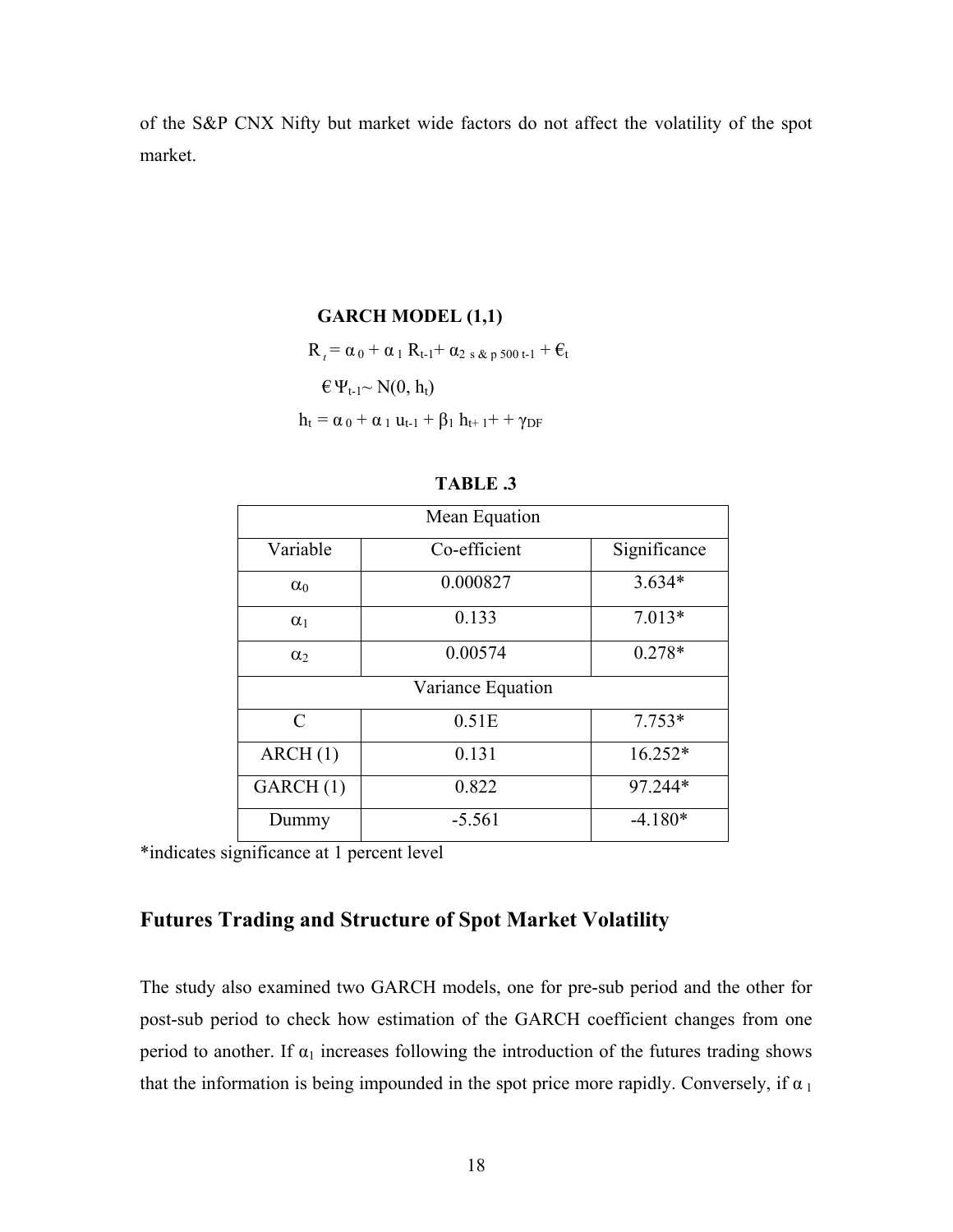decreases in the post futures period, this suggests that information is impounded into spot prices more slowly. Engle and Bollerslve (1986) showed for GARCH (1,1 ) model, the persistent volatility shocks depends upon primarily on  $(\alpha_1 + \beta_1)$  increase (decreases) in following the introduction of the futures trading indicates the increased (decreased) persistence of volatility shocks.

 The empirical results reported in the Table 4 shows that from pre to post futures sub periods the value of  $\alpha_0$  and  $\alpha_1$  have both gone up significantly where as  $\alpha_2$  has fallen from 0.889 to 0.644. This study observed the coefficient of  $\alpha_1$  has increased in the postfutures. Thus, it is suggested that the impact of recent incoming news increases with on set of the stock index futures. However, the coefficient of  $\alpha_2$  has gone down in the post futures sub period. This can be explained by observing increase in the rate of information flow reduce the uncertainty about previous news. In other words, in the presence of stock index futures trading the old news play a small role (have less impact) in determining the volatility of the stock market.

### **GARCH MODEL (1,1)**

 $R_t = \alpha_0 + \alpha_1 R_{t-1} + \epsilon_t$  $\in \Psi_{t-1} \sim N(0, h_t)$  $h_t = \alpha_0 + \alpha_1 u_{t-1} + \beta_1 h_{t+1} +$ 

| ч. |
|----|
|----|

| Pre futures period |              |              |  |
|--------------------|--------------|--------------|--|
| Variable           | Co-efficient | Significance |  |
| $\mathcal{C}$      | 7.76E        | $4.741*$     |  |
| ARCH(1)            | 0.0876       | 8.181*       |  |
| GARCH(1)           | 0.889        | $90.55*$     |  |
| Pre futures period |              |              |  |
| $\mathcal{C}$      | 1.53E        | 6.586*       |  |
| ARCH(1)            | 0.182        | 9.857*       |  |
| GARCH(1)           | 0.644        | 30.903*      |  |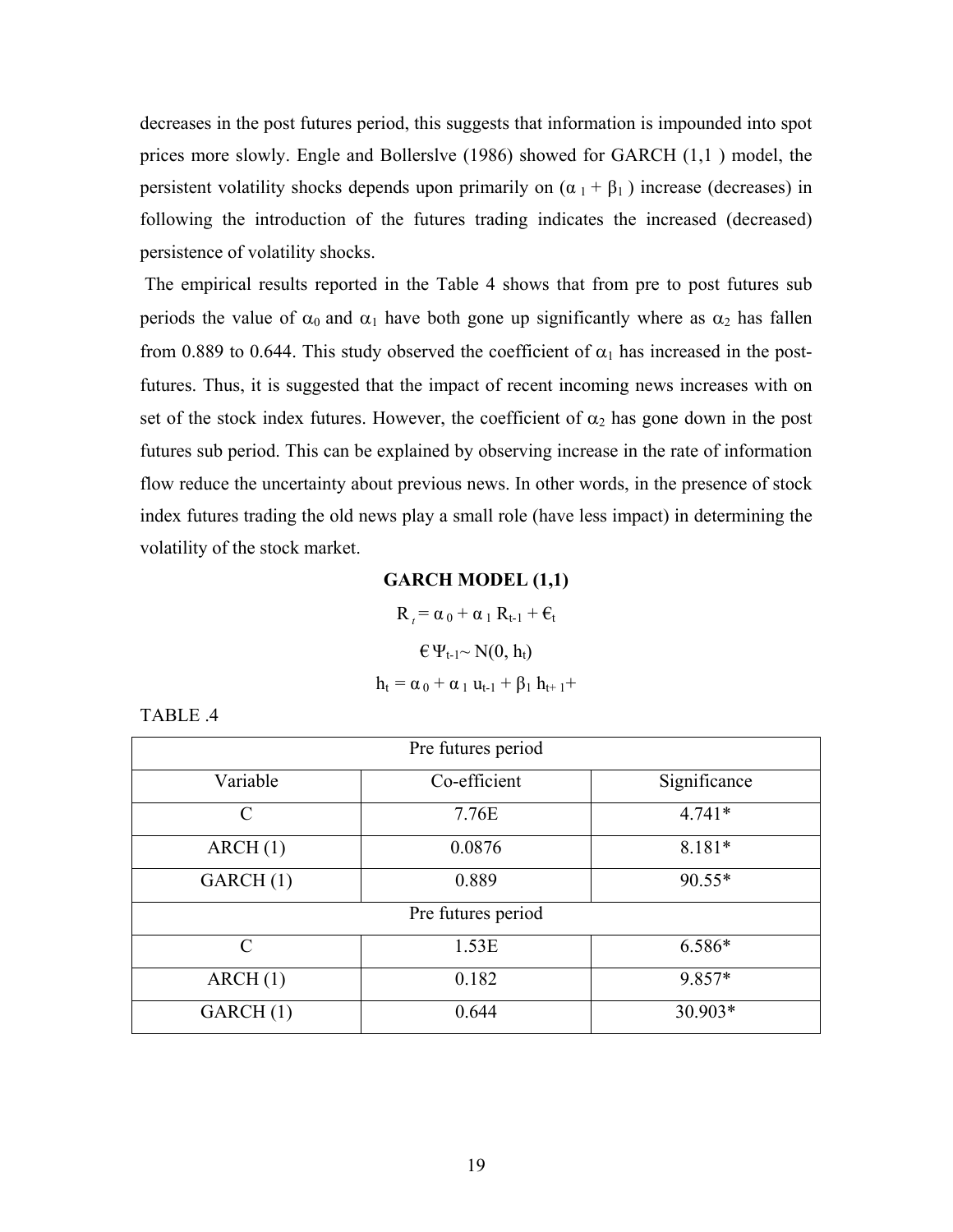# **Conclusion**

The study investigated the effects of the Nifty futures on underlying the spot market volatility using GARCH (1,1) model that the heteroskedaticity in the returns that characterize the stock market returns.. The results showed that after introduction of the futures trading reduced stock market volatility, contributes to increase market efficiency. The study also examined futures trading changes structure spot market volatility. The study observed that there is a changes structure in spot market volatility after introduction futures trading. Specifically, there is evidence that the increased impact on recent news and reduced effect of the uncertainty originating from the old news.

The study finally tried to investigate whether futures trading introduction is only factor responsible for reduction in volatility of NSE 50 or macro economic factors affecting the market volatility. The study found that futures trading has significant role in reducing volatility of the S&P CNX Nifty but market wide factors do not affect the volatility of the spot market.

 Finally, the study concludes that futures' trading reduces spot price volatility, by providing low contingent strategies and enabling investor to minimize the portfolio risk by transferring speculator from spot market to future market. The low margins and low transaction cost and standardized contracts and trading conditions attract risk taking speculator to the futures market. Hence, futures are expected to have stabilizing influence as it adds more traders to the cash market, making it more liquid and therefore less volatile.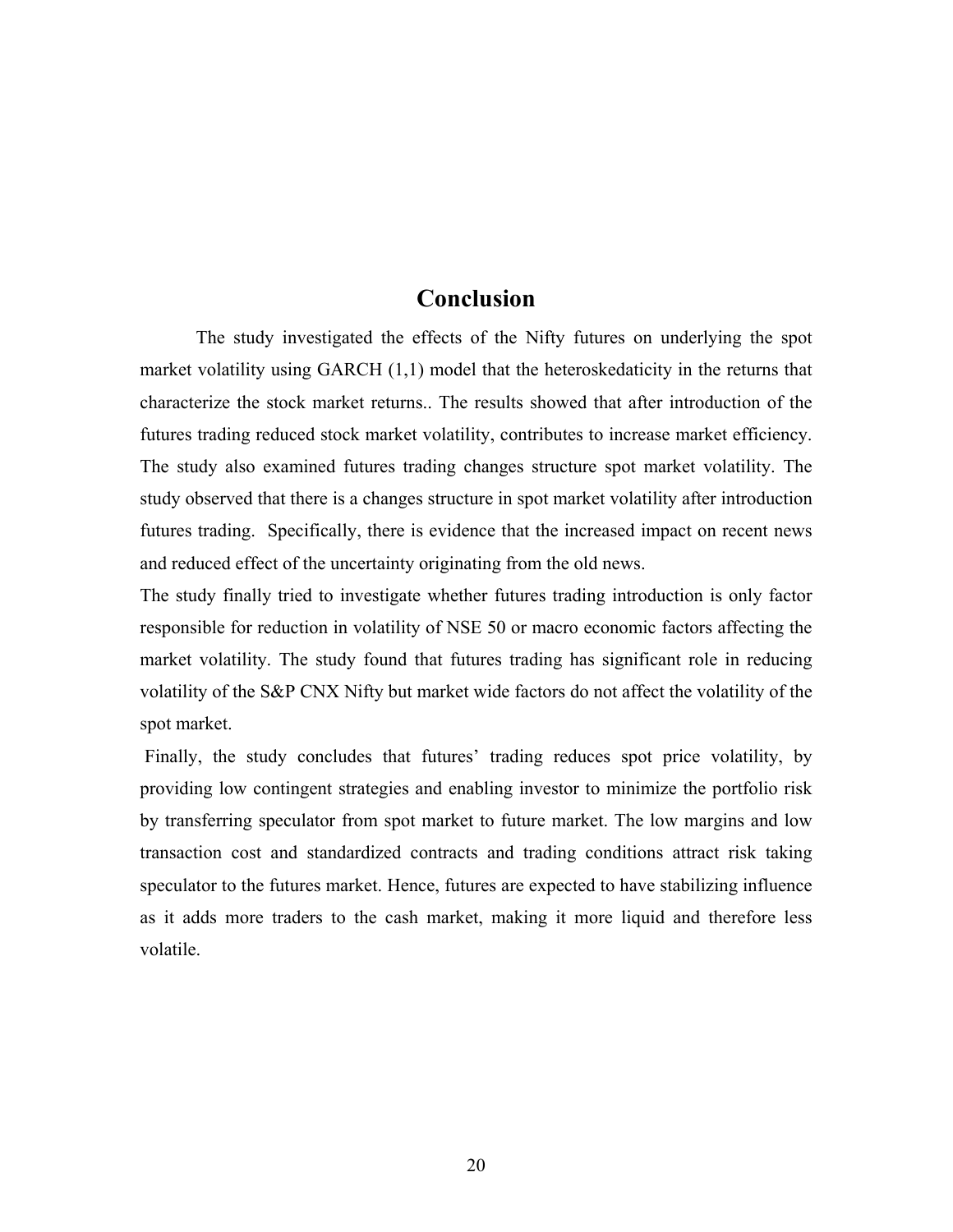### **References:**

- 1. Thenmozhi M(2002), Futures Trading and Information and Spot Price Volatility NSE 50 Index Futures, NSE Research Initiative, NSE Mumbai, paper No.18, pp.4-8
- 2. Snehal bandivadekar and Saurabh and Ghosh (2003), Derivative and volatility on Indian Stock Market, RBI occasional papers Vol. 24, No.3 pp.1-12
- 3. Golaka nath. C (2002), Behavior of the Stock Market Volatility after Derivatives Markets, NSE Research initiative working paper NSE, Mumbai, pp, 1- 16.
- 4. M-Illueca and Lafuete .J.A (2003), The Effect of Spot and Future trading on Stock Market Volatility: Non-parametric approach, Journal of Financial futures, August, Vol.23, No.8, pp.1-19]
- 5. Darren Butter worth( 2000), the impact of introduction of the index futures trading on underlying stock index volatility in the case of the FISE Mid 250 contract, Journal of Financial Economics, Vol. 7, Pp.223-226
- 6. Gallowy and miller (1997), Index futures trading and stock return volatility, evidence :from the introduction of the midcap 400 Index futures Vol. 32, No.2, pp 1-14
- 7. Kuger (2001), Equity Index futures contracts and share price volatility: A south African Prospective, Medicare Accountancy Research Vol.9, pp.217-229.
- 8. Harroion Hong(2002), The model of the return and trading in the futures markets , Journal of Finance, Vol. 2, PP 1-24